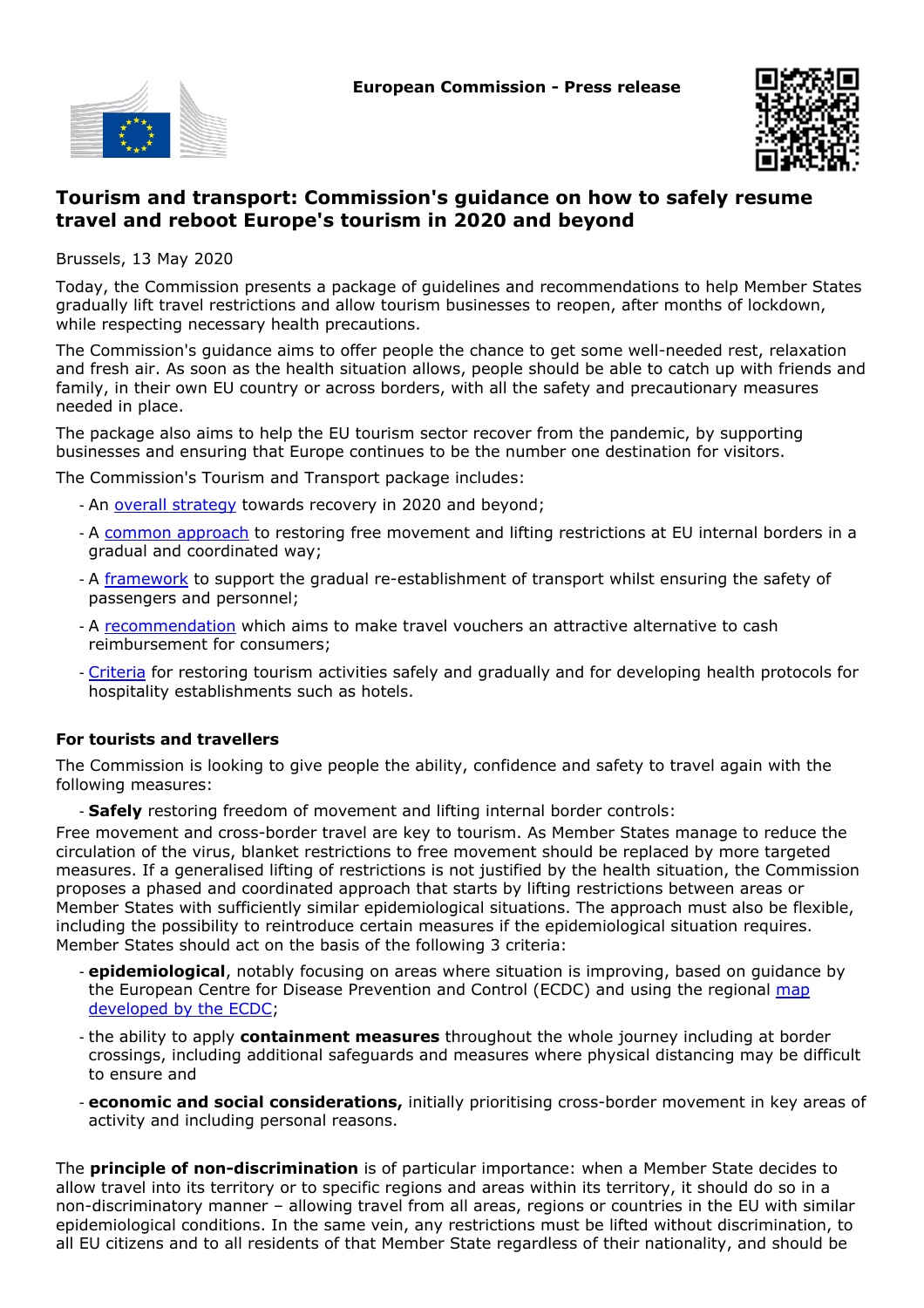applied to all parts of the Union in a similar epidemiological situation.

### **Restoring transport services across the EU while protecting the health of transport workers and passengers:**

The [guidelines](https://ec.europa.eu/info/files/covid-19-guidelines-progressive-restoration-transport-services-and-connectivity_en) present general principles for the safe and gradual restoration of passenger transport by air, rail, road and waterways. The guidelines put forth a series of recommendations, such as the need to limit contact between passengers and transport workers, and passengers themselves, reducing, where feasible, the density of passengers.

The guidelines also include indications on the use of personal protective equipment such as face masks and on adequate protocols in case passengers present coronavirus symptoms. The guidelines also make recommendations for each mode of transport and call for coordination among Member States in light of re-establishment of gradual connections between them.

#### - **Safely resuming tourism services:**

The Commission sets out a common framework providing criteria to safely and gradually restore tourism activities and developing health protocols for hotels and other forms of accommodation, to protect the health of both guests and employees. These criteria include epidemiological evidence; sufficient health system capacity being in place for local people and tourists; robust surveillance and monitoring and testing capacity and contact tracing. These guidelines will allow people to safely stay at hotels, camping sites, Bed&Breakfasts or other holiday accommodation establishments, eat and drink at restaurants, bars and cafés and go to beaches and other leisure outdoor areas.

### - **Ensuring cross-border interoperability of tracing apps:**

Member States, with the support of the Commission, agreed on guidelines to ensure cross-border interoperability between tracing apps so that citizens can be warned of a potential infection with coronavirus also when they travel in the EU. This will guide developers working with national health authorities. Such tracing apps must be voluntary, transparent, temporary, cybersecure, using anonymised data, should rely on Bluetooth technology and be inter-operable across borders as well as across operating systems. Interoperability is crucial: EU citizens must be able to receive alerts of a possible infection in a secure and protected way, wherever they are in the EU, and whatever app they are using. The Commission is supporting Member States in finding the right solution, in line with the principles set out in the [EU toolboxa](https://ec.europa.eu/commission/presscorner/detail/en/ip_20_670)nd the [Commission guidance on data protection.](https://eur-lex.europa.eu/legal-content/EN/TXT/?uri=CELEX%3A52020XC0417%2808%29)

#### - **Making vouchers a more attractive option for consumers:**

Under EU rules, travellers have the right to choose between vouchers or cash reimbursement for cancelled transport tickets (plane, train, bus/coach, and ferries) or package travel. While reaffirming this right, the Commission's recommendation aims to ensure that vouchers become a viable and more attractive alternative to reimbursement for cancelled trips in the context of the current pandemic, which has also put heavy financial strains on travel operators. The voluntary vouchers should be protected against insolvency of the issuer, with a minimum validity period of 12 months, and be refundable after at most one year, if not redeemed. They should also provide passengers sufficient flexibility, should allow the passengers to travel on the same route under the same service conditions or the travellers to book a package travel contract with the same type of services or of equivalent quality. They should also be transferable to another traveller.

## **For tourism businesses**

The Commission aims to support Europe's tourism sector by:

# - **Ensuring liquidity for tourism businesses, in particular SMEs, through:**

o Flexibility under **State aid rules** allowing Member States to introduce schemes, such as guarantee schemes for vouchers and further liquidity schemes, to support companies in the transport and travel sectors and to ensure that reimbursement claims caused by the coronavirus pandemic are satisfied. The schemes for vouchers can be approved by the Commission very rapidly, upon notification by the Member State concerned.

o **EU funding:** EU continues providing immediate liquidity to businesses affected by the crisis through the Coronavirus Response Instrument Initiative, under shared management with Member States. In addition, the Commission has made available up to €8 billion in financing for 100,000 small businesses hit by the crisis, with the European Investment Fund.

# - **Saving jobs with up to €100 billion in financial relief from the SURE programme:**

The **SURE programme** helps Member States cover the costs of national short-time work schemes and similar measures allowing companies to safeguard jobs. The Commission also supports partnerships between employment services, social partners and companies to facilitate reskilling, especially for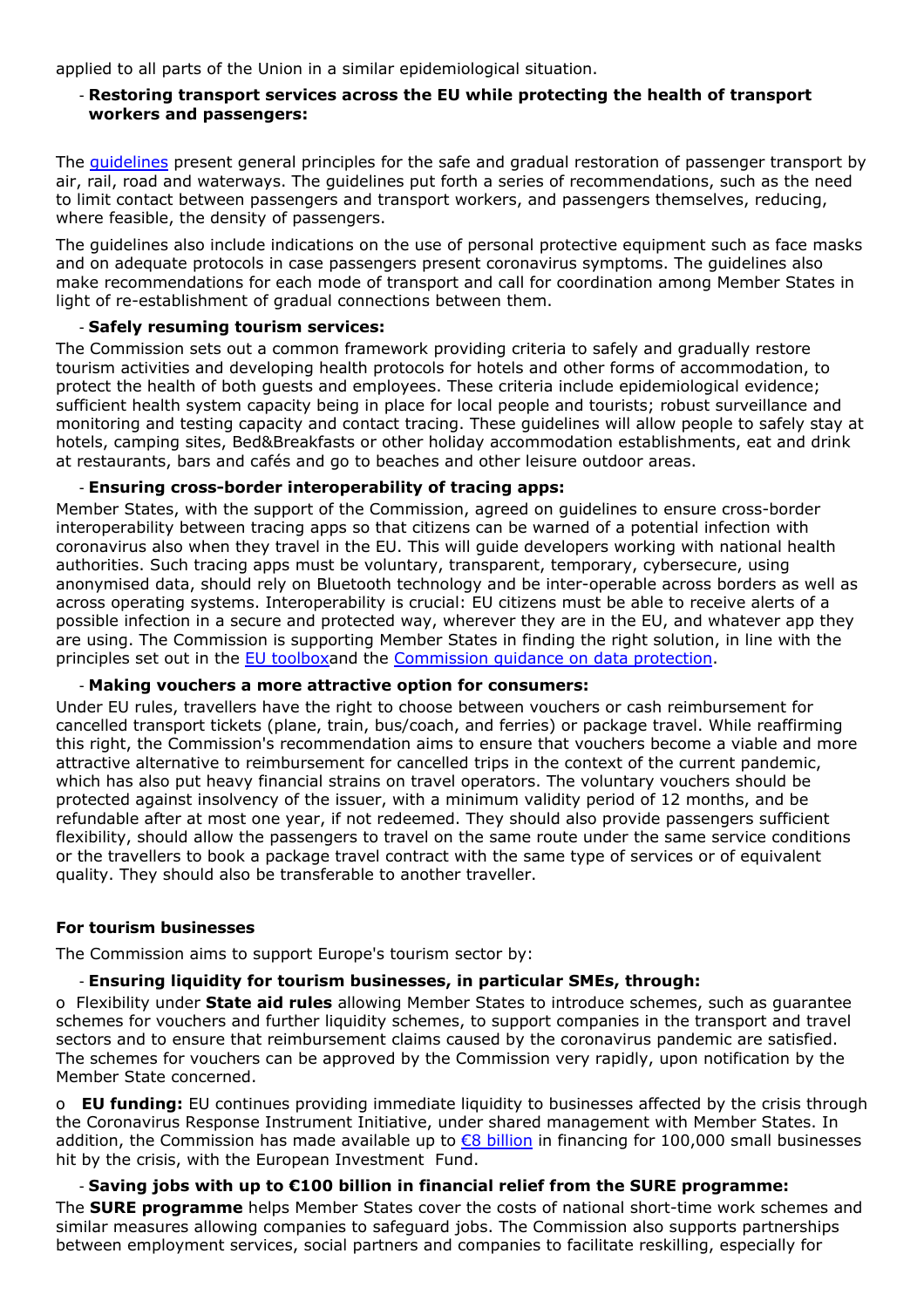seasonal workers.

### **Connecting citizens to local tourism offer, promoting local attractions and tourism and** - **Europe as a safe tourist destination:**

The Commission will work with Member States to promote a patronage voucher system under which customers can support their favourite hotels or restaurants. The Commission will also promote pan-European communication campaigns featuring Europe as a number one tourist destination.

To complement short-term measures, the Commission will continue to work with Member States to promote sustainable tourism in line with the European Green Deal and encourage a digital transformation of tourism services to offer more choice, better allocation of resources and new ways of managing travel and tourist flows.

The Commission will organise a European tourism convention with EU institutions, the industry, regions, cities and other stakeholders to jointly build the future of a sustainable, innovative and resilient European tourism ecosystem – the 'European Agenda for Tourism 2050'.

### **Members of the College said:**

Vice-President for Promoting our European Way of Life, Margaritis **Schinas**, said: *"Tourism is vital to the Single Market and its four freedoms and a key contributor to the EU's economic, social and cultural way of life. It has also been deeply impacted by the measures needed to contain COVID-19. As our Member States gradually lift restrictive measures, we are putting in place the foundations for rebooting the tourism eco-system and Single Market in a safe, proportionate way that will prevent the resurgence of the virus within the EU, whilst safeguarding our way of life."*

Commissioner for the Internal Market, Thierry **Breton**, said: *" Millions of SMEs and family -run businesses working in accommodation, restaurants, passenger transport and travel agencies risk bankruptcies and job losses – they urgently need to go back to work. We are helping European tourism get back on track while staying healthy and safe. Today we propose a common European approach to managing what will remain a difficult 2020 summer season, while preparing for a more sustainable and digital tourism ecosystem in the future."*

Commissioner for Health and Food Safety, Stella **Kyriakides**, said: "*We know how much European citizens are looking forward to summer and to travel. Their huge sacrifices over the past months will make a cautious and gradual reopening possible - for now. But deconfinement and tourism will not be risk free as long as the virus circulates among us. We need to maintain vigilance, physical distancing and rigorous health precautions across the whole tourism and transport ecosystem to prevent further outbreaks as much as possible. We will not allow our efforts to be lost."*

Commissioner for Justice and Consumers, Didier **Reynders**, said: "*European consumers can be reassured: The Commission will not downgrade their EU rights for reimbursement for cancelled travel. We recommend, however, making vouchers more attractive for those who chose this option. In the meantime, freedom of movement is the right European citizens cherish most. It is important to restore this right as soon as the circumstances allow it*."

Commissioner for Transport, Adina **Vălean**, said: "*We aim to create safe conditions in every mode of transport, to the extent possible, both for people traveling and transport workers. As we re-establish connectivity, these guidelines will provide authorities and stakeholders a standard framework. Our priority is to restore mobility as soon as possible, but only with clear provisions for safety and health.*"

## **BACKGROUND:**

Europe is home to a vibrant tourism ecosystem. Travel, transport, accommodation, food, recreation or culture, contribute to almost 10% of EU GDP and provide a key source of employment and income in numerous European regions. 267 million Europeans (62% of the population) make at least one private leisure trip per year and 78% of Europeans spend their holidays in their home country or another EU country.

The tourism ecosystem has also been one of the most affected by the heavy restrictions on movement and travel imposed in the wake of Coronavirus outbreak. The World Tourism Organisation (UNWTO) foresees a 20% to 30% reduction in international arrivals, amounting to losses of between €280 and €420 billion for the travel industry worldwide. In Europe, the summer is a crucial season for the industry, bringing €150 billion on average to the. European tourism sector, with 360 million arrivals.

Today's package follows the pathway set by the Joint European Roadmap published by the Commission on 14 April in cooperation with the European Council. The Roadmap provided a gradual approach to phasing-out containment measures introduced due to the coronavirus outbreak.